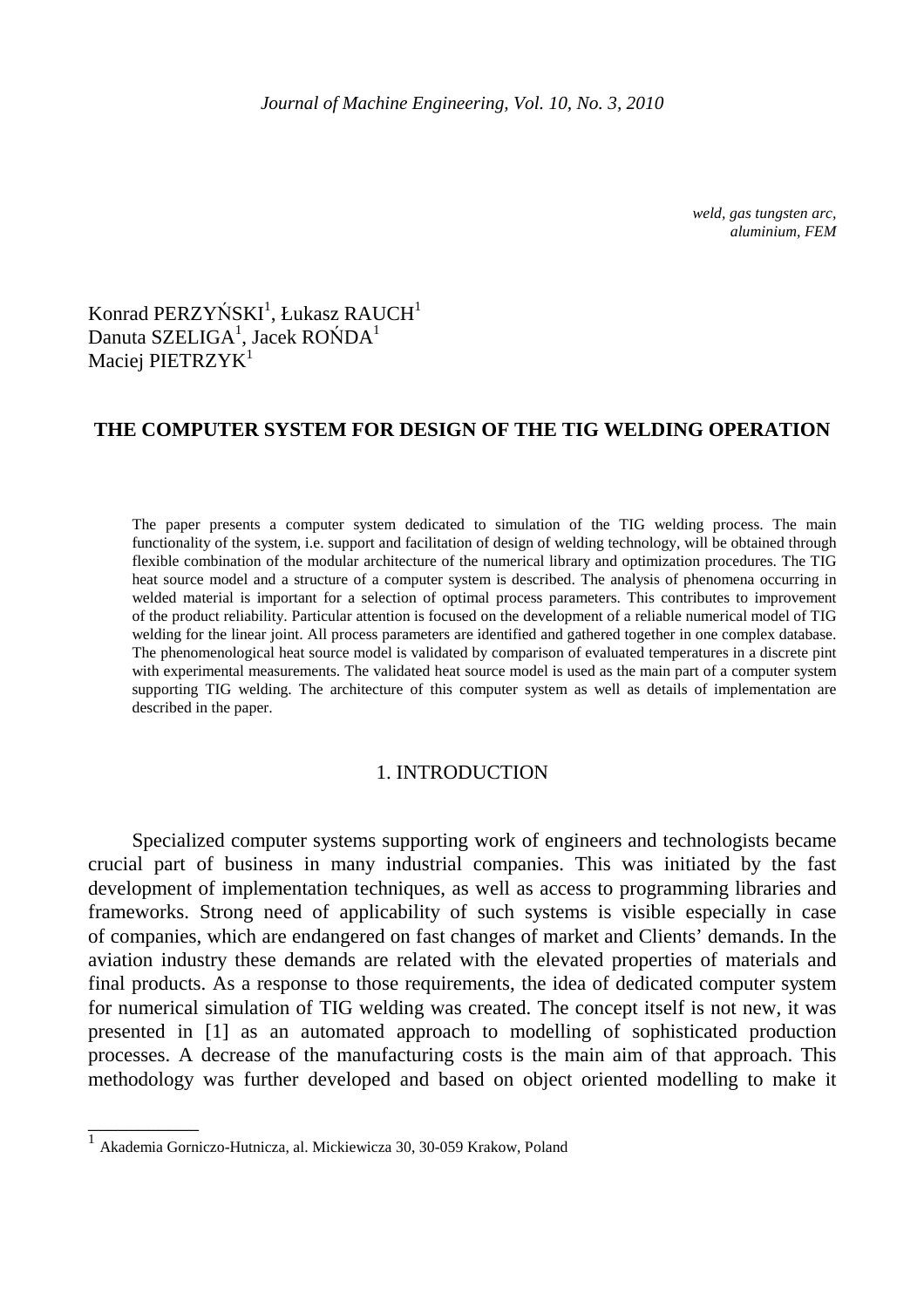flexible and reusable [2]. The system, which is proposed in this paper, is also based on the component and open architecture. These features allow users to implement their own numerical procedures and to apply them during simulations of welding, what would be one of the most important advantages of proposed solution. According to the state-of-the-art, most of the commonly used computer systems are closed for user modifications, allowing performance of simulations with conventional well known numerical models, what considerably hinders the development of welding modelling. The subsequent sections of this paper present details of TIG process, the numerical model with selected results of simulations and the system architecture.

#### 2. TUNGSTEN INERT GAS PROCESS

The TIG process, also known as the Gas Tungsten Arc Welding (GTAW) has been commonly used in aerospace industry for last sixty years. In this electrodes are made of pure tungsten or tungsten combined with oxides (thoriumoxide, zincroniumoxide). The welding pool is protected by a shielding gas. Temperature resistant electrode is suitable to create a stable electric plasma beam, called also the electric arc, where temperature ranges between 12000 K and 15000 K. The plasma beam creates a weld pool where temperature ranges between 1700 K and 2500 K. The energy from the arc through the weld pool is conducted to the weld joint. The TIG welding can be realised in three variants respectively to currents: direct current (DC) with a positive electrode, DC with negative electrode or alternative current (AC). The AC is mainly used for the welding of aluminium and magnesium. The DC can be applied for majority of materials, including also thick plates of aluminium. For protection from atmospheric contamination the mentioned shielding gas has to be used. In most cases argon, helium or mixture of both gases creates an expected shield. Argon is applied for unalloyed, low alloyed and stainless steels for thickness less than 3 mm, while helium is more commonly used for thickness larger than 3 mm [3]. Example of TIG welding process is shown in the Fig. 1.



Fig. 1. TIG welding process scheme.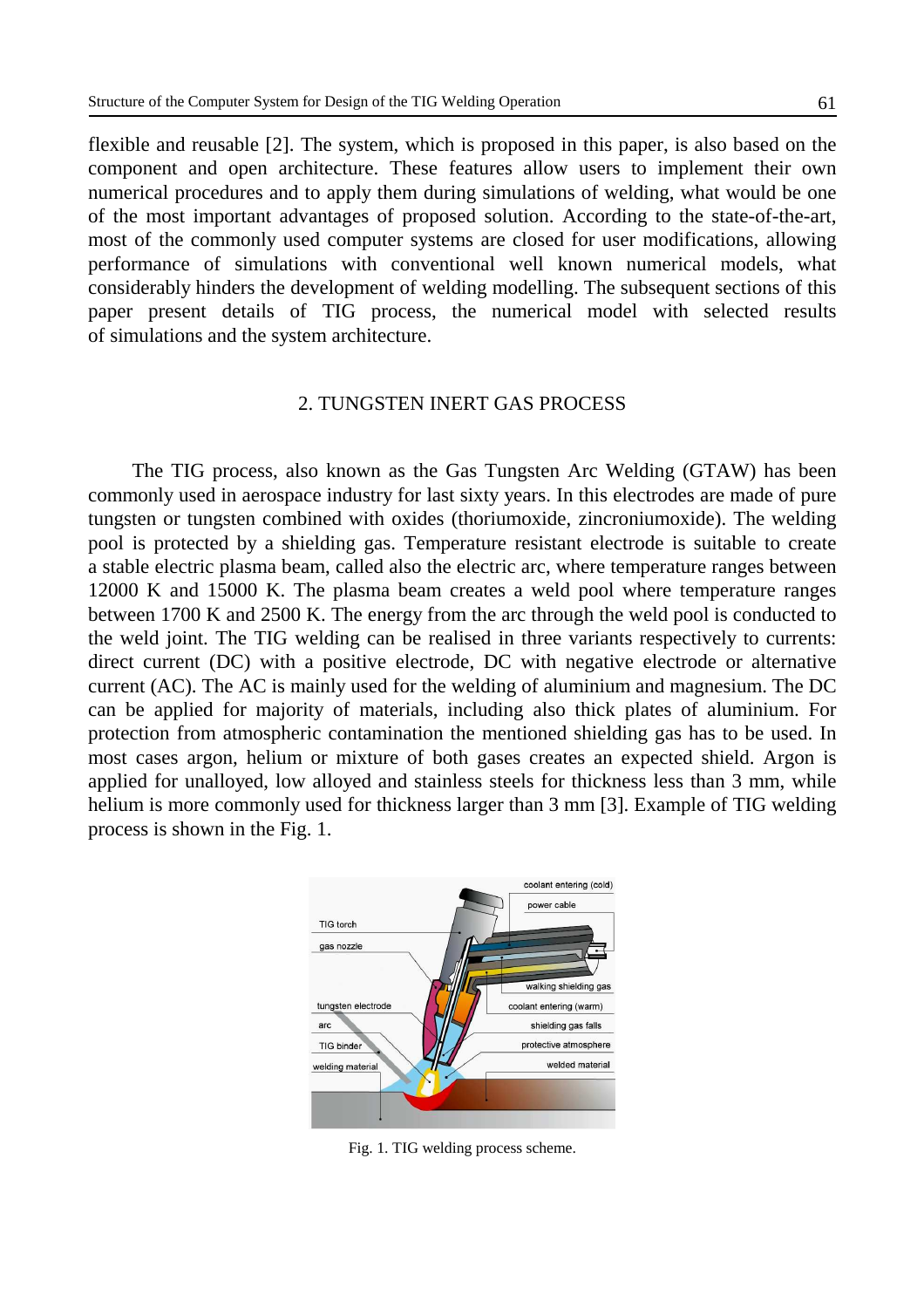#### 3. MODEL OF HEAT SOURCE

Numerical model of heat source in welding is well described in the literature, e.g. in [4],[5]. The approach proposed and validated by the Authors in [5] is used. The main equations of the model are repeated below. The temperature field induced during welding is described by the energy balance equation:

$$
\rho C_p \frac{\partial T}{\partial t} = -\nabla \cdot k \nabla T + \dot{Q}
$$
 (1)

where  $\rho$  – density of the material,  $C_p$  – specific heat,  $T$  – temperature,  $k$  - conductivity,  $t -$  time,  $\dot{Q}$  – rate of internal heat generation.

Solution of equation (1) has to fulfil relevant boundary conditions. The welding torch generates heat which is transferred from the source to the rest of the plate by conduction. Afterwards, the material starts to cool down to the ambient temperature, according to the thermal boundary condition including convection and radiation behaviour. The welding involves high temperature and simulations require accounting for radiation as the important part of the heat dissipation:

$$
-k\nabla T = \alpha (T - T_a) + \sigma \varepsilon [(T)^4 - T_a^4]
$$
\n(2)

where:  $\alpha$  –convective heat transfer coefficient,  $T$  – local surface temperature,  $T_a$  – ambient temperature,  $\varepsilon$  - emissivity,  $\sigma$  – Stefan-Boltzmann constant.



Fig. 2. Temperature distribution produced by a moving heat source (left) and Gaussian-bell distribution of the heat flux (right)

A moving heat source in the TIG welding process is modelled by the motion of the Gaussian-bell shape temperature field which, on the top surface of welding joint, forms a disk-like shape elongated in the welding direction. The Gaussian heat flux distribution is the most popular model of welding heat source [6]: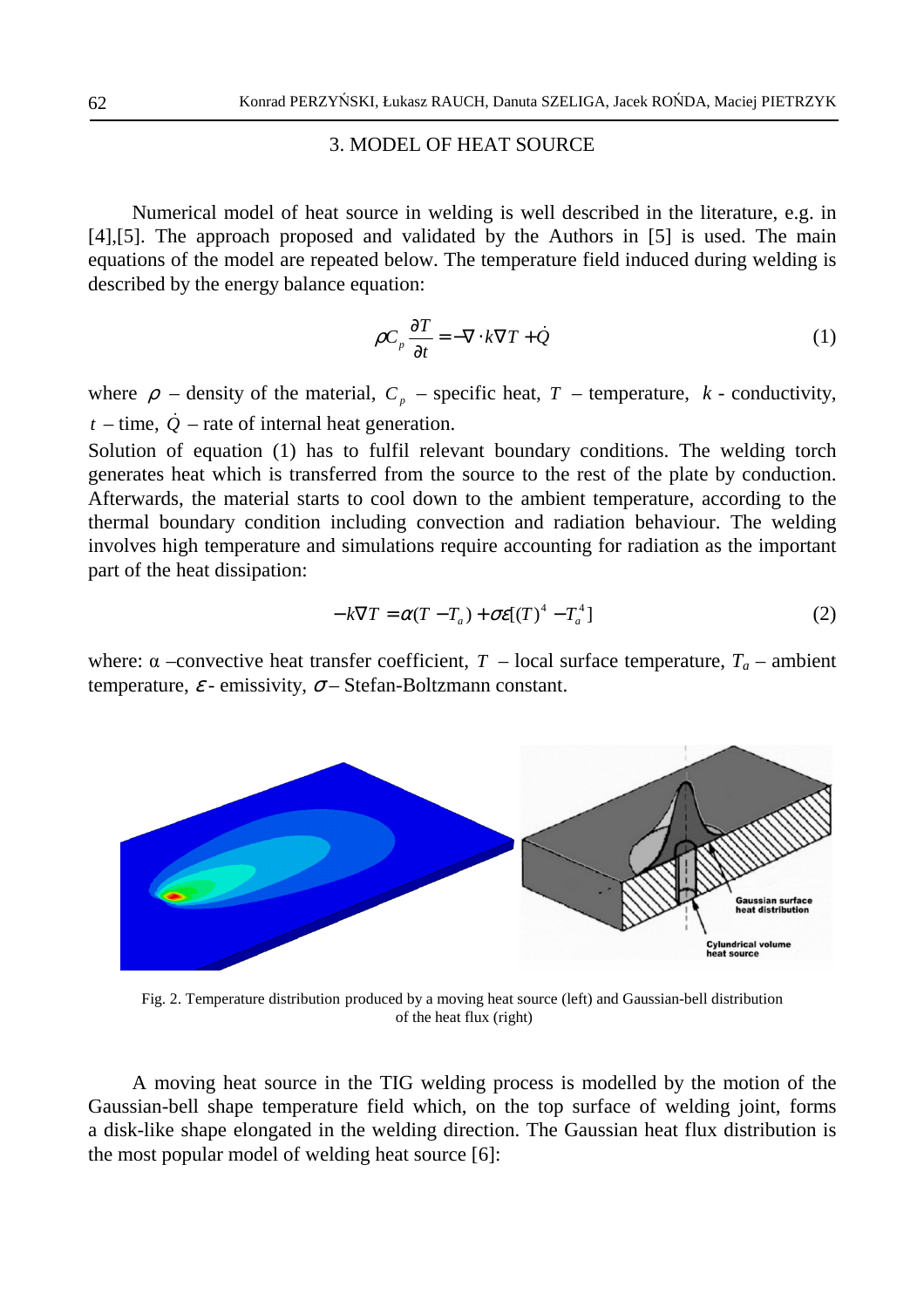$$
q = \frac{3W}{\pi r^2} \exp\left(\frac{-3x^2}{r^2}\right) \exp\left(\frac{-3y^2}{r^2}\right)
$$
 (3)

where:  $W = \eta U I$  – power input,  $\eta$  – arc efficiency,  $U$  – voltage,  $I$  – current,  $r$  – heat flux radius, *x*, *y* – position on a heating surface. The problem with modified Goldak heat source [7] is described in details in [8], [9].

The example of the Gaussian bell heat source model is shown in Fig. 2.

#### 4. VALIDATION OF HEAT SOURCE

 The modelled TIG welding has been validated for the Inconel alloy and results are shown in in [5]. In the present paper results of validation conducted on the basis of experimental data available in [10] are presented. In these test the 5456 aluminium alloy plates of the size: 3.2×200×250 mm were welded. The properties of the alloy are: density 2700 kg/m<sup>3</sup>, specific heat 1066 J/kg<sup>o</sup>C. The heat transfer coefficient of 10 W/m<sup>2</sup>K and the emissivity of 0.82 are assumed. The process of welding is performed along the welding path, while in the neighbourhood of this path twelve thermocouples are placed to collect signals about temperatures during the process. The locations of these thermocouples are shown in Fig. 3.



Fig. 3. Locations of thermocouples on the top and bottom surfaces of welded joint

Two experiments with argon shield protection were performed for two different electrode velocities (*U*) and heat source power (*W*): (1)  $W = 670W$ ,  $U = 3$  mm/s, (2)  $W = 975$ W,  $U = 7.24$  mm/s. The efficiency  $(\eta)$  varies in these two simulations. In the first case, the efficiency is 0.5, while in the second experiment it is equal 0.78. The comparison of results obtained in numerical simulations and experimental measurements is presented in Fig. 4 and 5. In addition, the plot of differences between measured and calculated temperatures is presented in Fig. 6. It can be noted a good predictive capability of the phenomenological model.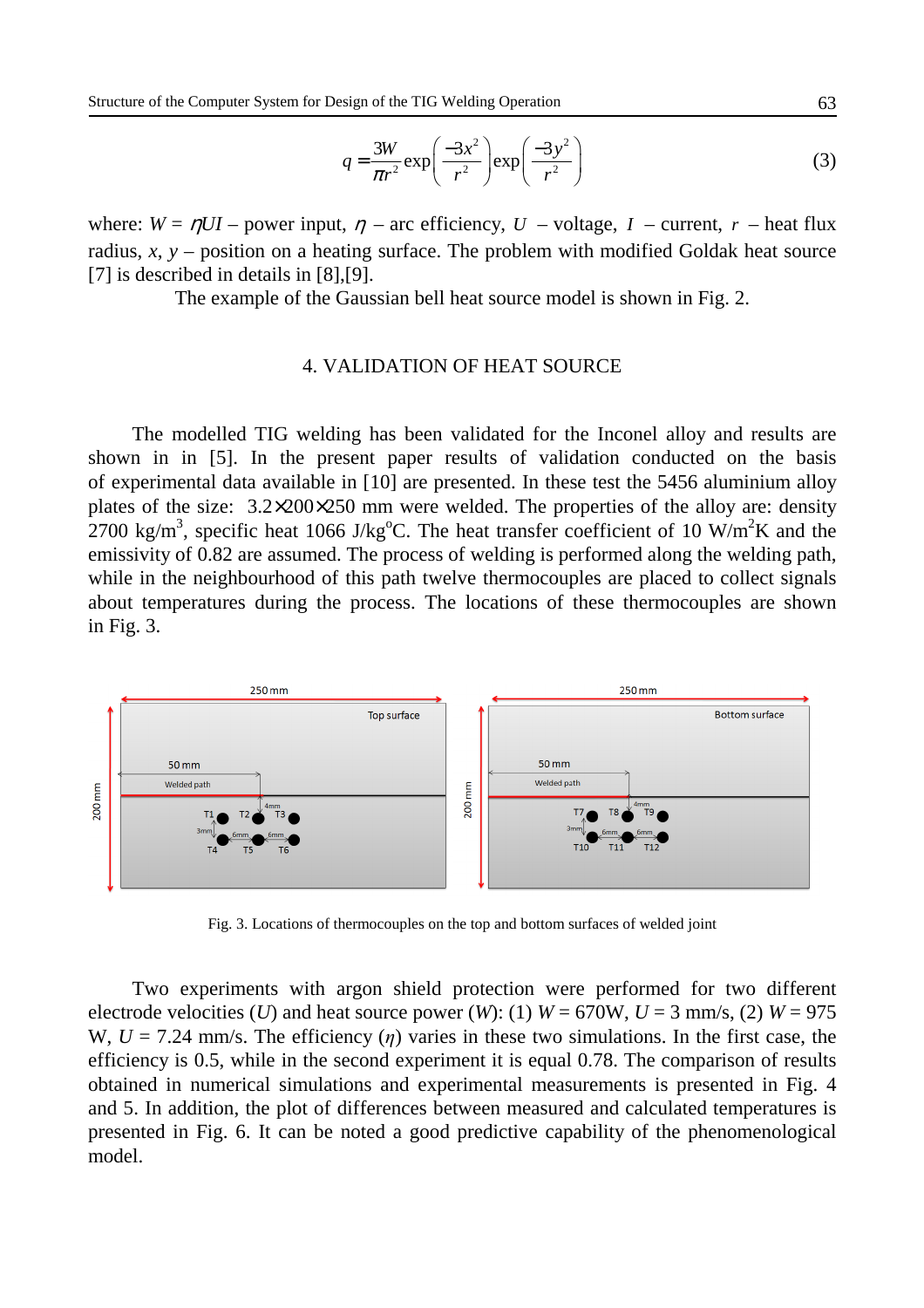

Fig. 4. Comparison of numerical and experimental results for the a) top b) bottom surfaces of the welding material  $(W = 670 \text{ W}, r = 3 \text{ mm}, U = 3 \text{ mm/s}, \eta = 0.5)$ 



Fig. 5. Comparison of numerical and experimental results for the a) top b) bottom surfaces of the welding material  $(Q = 975 \text{ W}, r = 3 \text{ mm}, U = 7.24 \text{ mm/s}, \eta = 0.78)$ 



Fig. 6. Comparison of experimental and modelled temperatures in selected points

### 5. COMPUTER SYSTEM FOR WELDING MODELLING

The main objective of this work is to create a computer system for simulation of TIG welding process, which can support production engineers in selection of consumables and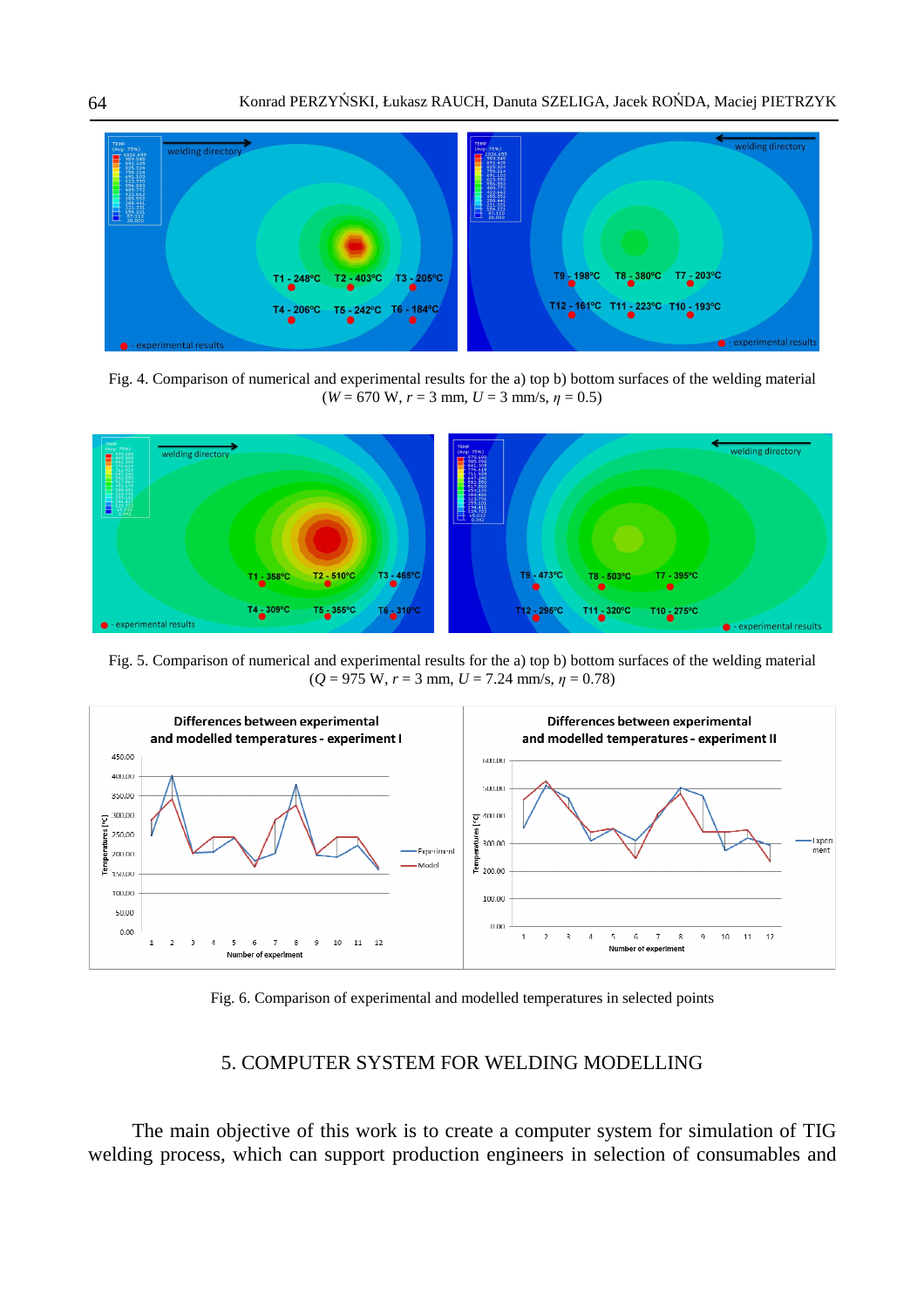optimal process parameters. Similar computer systems were proposed for modelling and optimization of forging [11],[12]. Nevertheless, these computer applications are limited to one numerical engine and their functionality does not cover the processes of welding. The elaborated numerical model of welding was implemented as a part of ABAQUS software in form of user's procedures. ABAQUS as well as other software dedicated to numerical simulations is a part of the proposed computer system supporting design and modeling of TIG welding processes. The deployment of this system is presented in Fig. 7.



Fig. 7. Deployment diagram of the welding system

According to the deployment diagram, a functionality of the system is implemented in four main modules: queuing, computing and database servers, and client's interface. The implementation details are shown in Fig. 8, which contains the following modules:

• **Queuing server** is the most important part of the system, which consists of two internal servers i.e. web server with generator of user interface and task manager server responsible for queuing of computational jobs. This module obtains request from the external user interface ('Web based GUI' component) in form of designed welding process with all the details related to material, process parameters, tools and boundary conditions. These specific details are downloaded from the database in cooperation of two components ('Process design' and 'Data manager'), and used to describe the process. The request is serialized to XML and stored back in the database. It is also passed to the meshing procedures ('Mesh Generator' component) to obtain finite element meshes imported during the calculations. Finally, the designed process is converted to special input files and passed to the computing server according to the calculated load balance of available equipment ('Queuing' component).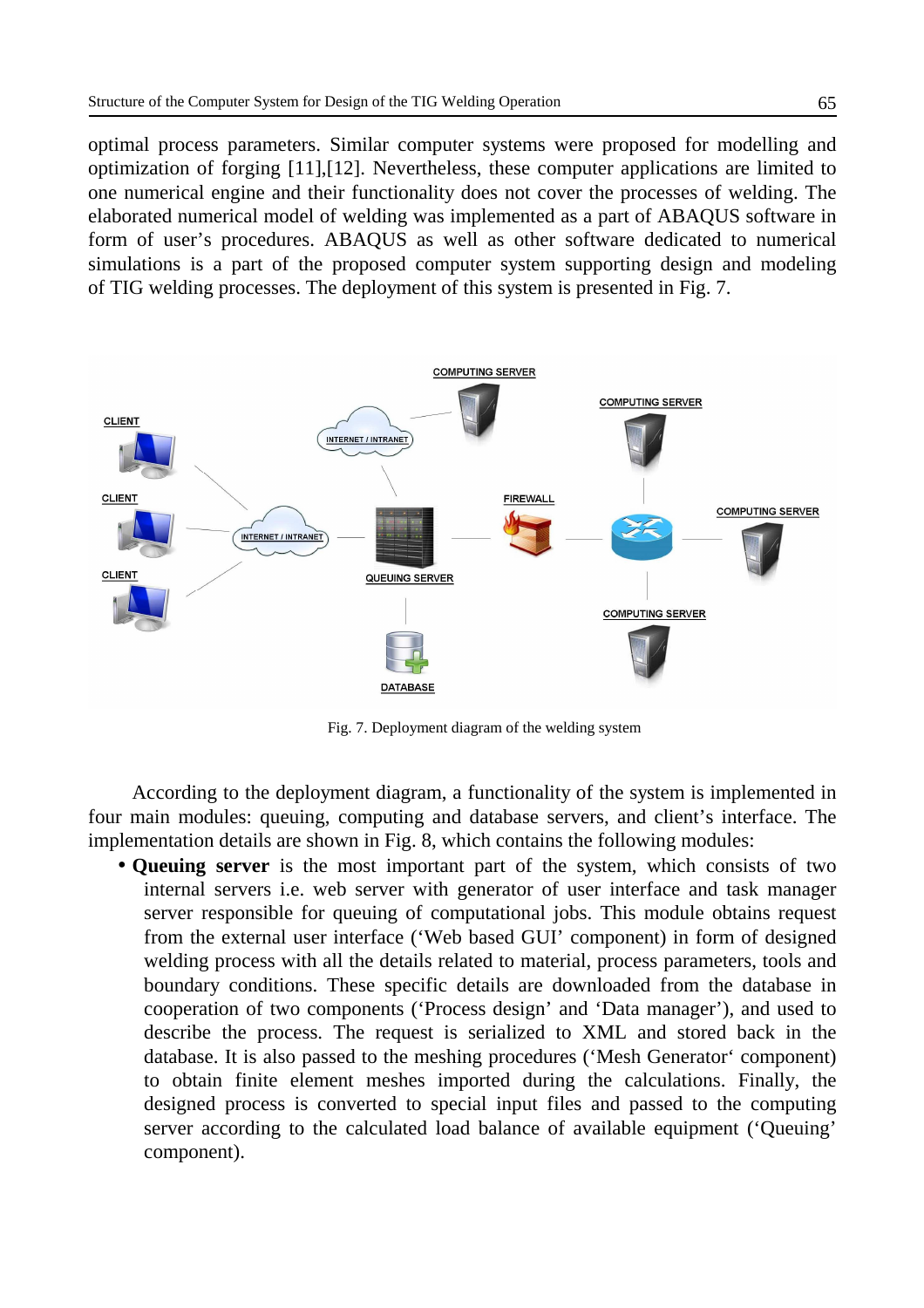- **Computing server** is responsible for performance of numerical simulations on the basis of generated input files, which are passed to the numerical software e.g. ABAQUS or Morfeo due to communication between 'Designer' and 'Computing' components. The crucial part of this module is supported by 'Computing Control' component, which analyzes the input files and progress of performed calculations. It also gives information about all the errors and obtained results.
- **Database server** implementation is based on 'Data control' component, which in cooperation with 'Data manager' analyzes the data taking care of their format and coherence. It is implemented with application of interfaces which allow to connect various types of database management engines e.g. MySQL, PostgreSQL or SQLite. Such solution offers the freedom in selection of final engine used as a data storage.
- **Client interface** built of separated views is generated by the web server and then passed to a user. This functionality supports users with different operating systems as well as Internet browsers.



Fig. 8. The component diagram of proposed welding system

#### 6. CONCLUSIONS

The flexible computer system for simulation of the TIG welding process is proposed as an engineering support application for Abaqus and Morfeo FEM software. Its functionality